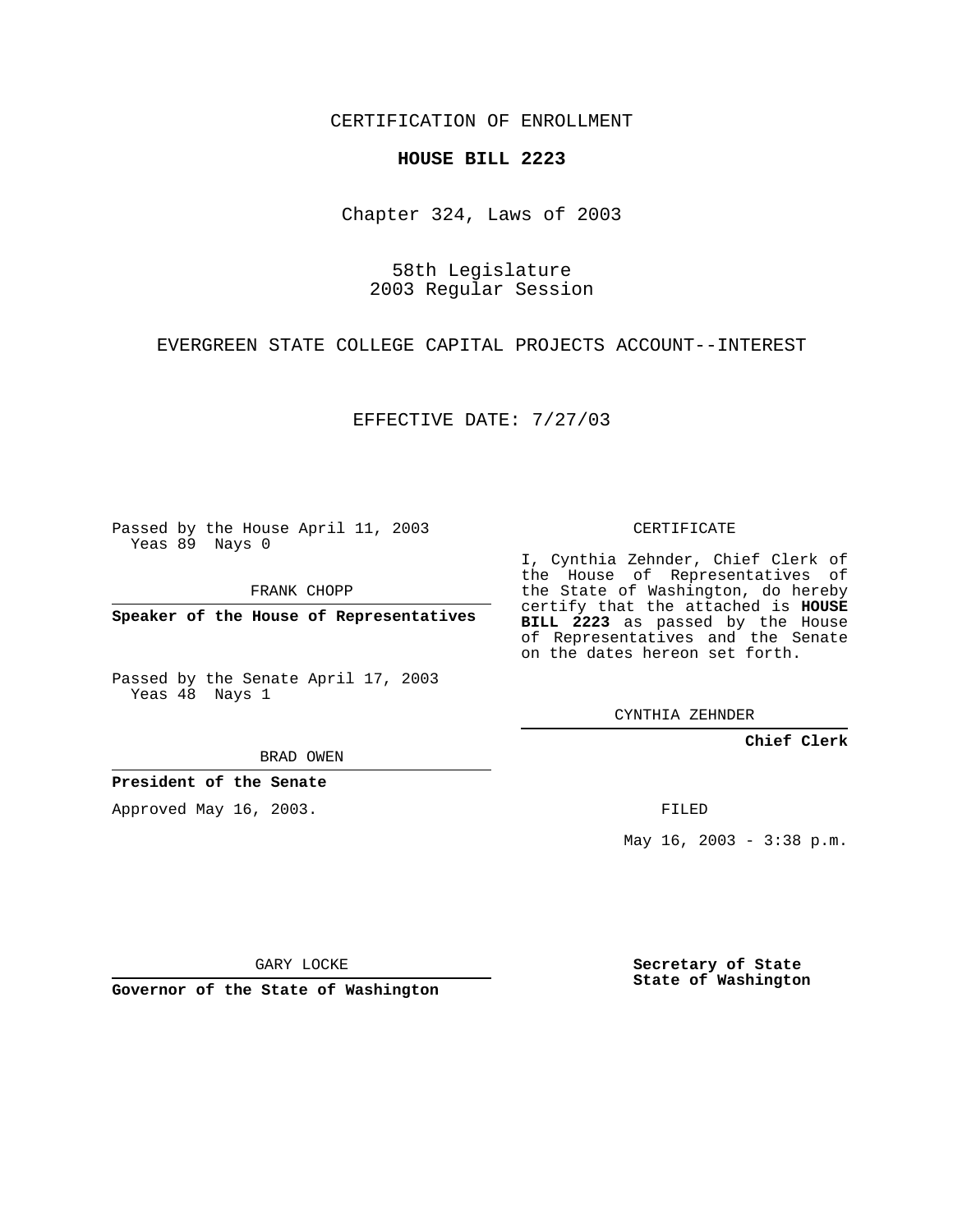## **HOUSE BILL 2223** \_\_\_\_\_\_\_\_\_\_\_\_\_\_\_\_\_\_\_\_\_\_\_\_\_\_\_\_\_\_\_\_\_\_\_\_\_\_\_\_\_\_\_\_\_

\_\_\_\_\_\_\_\_\_\_\_\_\_\_\_\_\_\_\_\_\_\_\_\_\_\_\_\_\_\_\_\_\_\_\_\_\_\_\_\_\_\_\_\_\_

Passed Legislature - 2003 Regular Session

**State of Washington 58th Legislature 2003 Regular Session By** Representatives Hunt, Alexander, Romero and Santos Read first time 03/15/2003. Referred to Committee on Capital Budget.

 AN ACT Relating to interest on building accounts; and reenacting and amending RCW 43.84.092.

BE IT ENACTED BY THE LEGISLATURE OF THE STATE OF WASHINGTON:

 **Sec. 1.** RCW 43.84.092 and 2002 c 242 s 2, 2002 c 114 s 24, and 2002 c 56 s 402 are each reenacted and amended to read as follows:

 (1) All earnings of investments of surplus balances in the state treasury shall be deposited to the treasury income account, which account is hereby established in the state treasury.

 (2) The treasury income account shall be utilized to pay or receive funds associated with federal programs as required by the federal cash management improvement act of 1990. The treasury income account is subject in all respects to chapter 43.88 RCW, but no appropriation is required for refunds or allocations of interest earnings required by the cash management improvement act. Refunds of interest to the federal treasury required under the cash management improvement act fall under RCW 43.88.180 and shall not require appropriation. The office of financial management shall determine the amounts due to or from the federal government pursuant to the cash management improvement act. The office of financial management may direct transfers of funds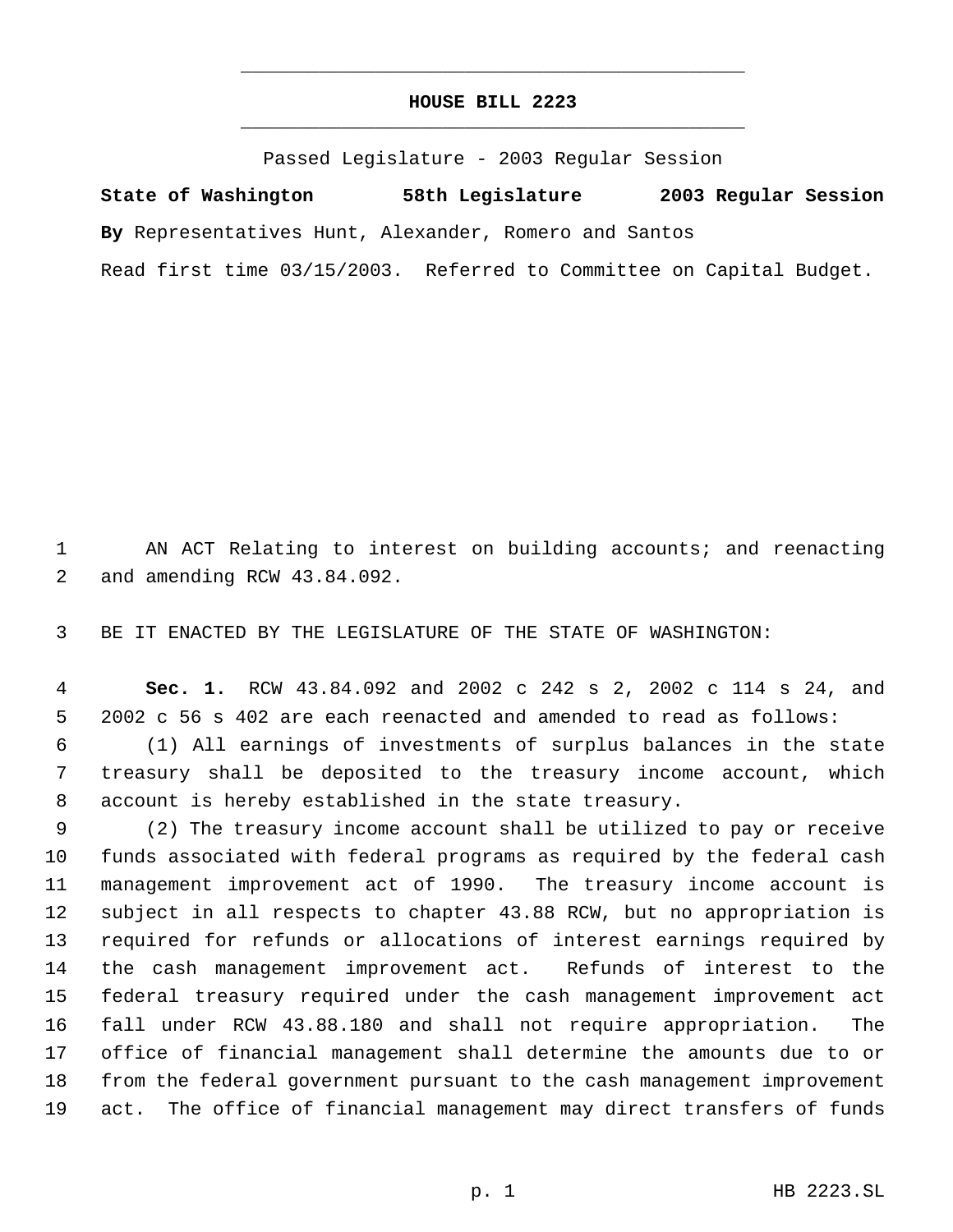between accounts as deemed necessary to implement the provisions of the cash management improvement act, and this subsection. Refunds or allocations shall occur prior to the distributions of earnings set forth in subsection (4) of this section.

 (3) Except for the provisions of RCW 43.84.160, the treasury income account may be utilized for the payment of purchased banking services on behalf of treasury funds including, but not limited to, depository, safekeeping, and disbursement functions for the state treasury and affected state agencies. The treasury income account is subject in all respects to chapter 43.88 RCW, but no appropriation is required for payments to financial institutions. Payments shall occur prior to distribution of earnings set forth in subsection (4) of this section.

 (4) Monthly, the state treasurer shall distribute the earnings credited to the treasury income account. The state treasurer shall credit the general fund with all the earnings credited to the treasury income account except:

 (a) The following accounts and funds shall receive their proportionate share of earnings based upon each account's and fund's average daily balance for the period: The capitol building construction account, the Cedar River channel construction and operation account, the Central Washington University capital projects account, the charitable, educational, penal and reformatory institutions account, the common school construction fund, the county criminal justice assistance account, the county sales and use tax equalization account, the data processing building construction account, the deferred compensation administrative account, the deferred compensation principal account, the department of retirement systems expense account, the drinking water assistance account, the drinking water assistance administrative account, the drinking water assistance repayment account, the Eastern Washington University capital projects account, the education construction fund, the emergency reserve fund, The Evergreen State College capital projects account, the federal forest revolving account, the health services account, the public health services account, the health system capacity account, the personal health services account, the state higher education construction account, the higher education construction account, the highway infrastructure account, the industrial insurance premium refund account, the judges' retirement account, the judicial retirement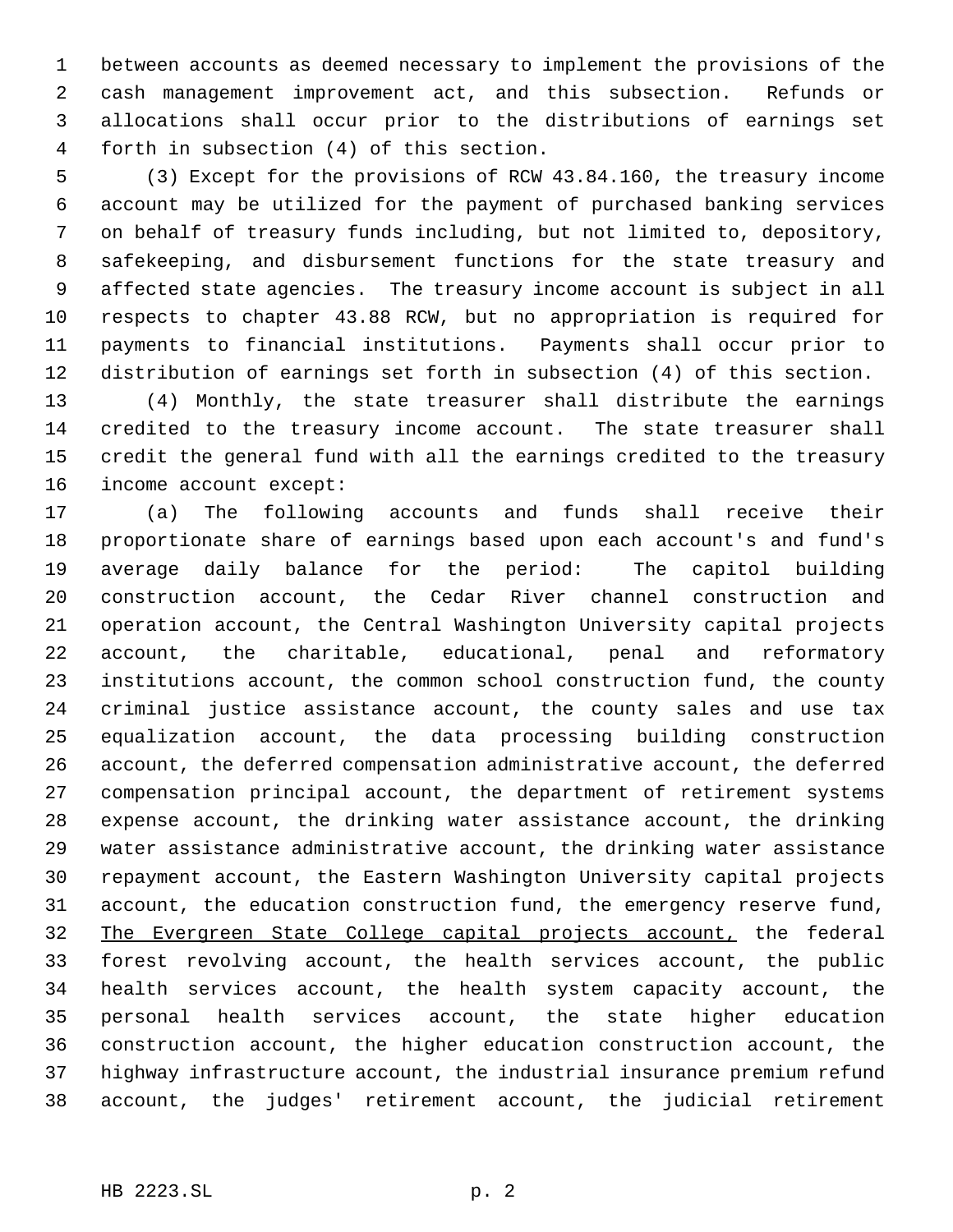administrative account, the judicial retirement principal account, the local leasehold excise tax account, the local real estate excise tax account, the local sales and use tax account, the medical aid account, the mobile home park relocation fund, the multimodal transportation account, the municipal criminal justice assistance account, the municipal sales and use tax equalization account, the natural resources deposit account, the oyster reserve land account, the perpetual surveillance and maintenance account, the public employees' retirement system plan 1 account, the public employees' retirement system combined plan 2 and plan 3 account, the public facilities construction loan revolving account beginning July 1, 2004, the public health supplemental account, the Puyallup tribal settlement account, the regional transportation investment district account, the resource management cost account, the site closure account, the special wildlife account, the state employees' insurance account, the state employees' insurance reserve account, the state investment board expense account, the state investment board commingled trust fund accounts, the supplemental pension account, the Tacoma Narrows toll bridge account, the teachers' retirement system plan 1 account, the teachers' retirement system combined plan 2 and plan 3 account, the tobacco prevention and control account, the tobacco settlement account, the transportation infrastructure account, the tuition recovery trust fund, the University of Washington bond retirement fund, the University of Washington building account, the volunteer fire fighters' and reserve officers' relief and pension principal fund, the volunteer fire fighters' and reserve officers' administrative fund, the Washington fruit express account, the Washington judicial retirement system account, the Washington law enforcement officers' and fire fighters' system plan 1 retirement account, the Washington law enforcement officers' and fire fighters' system plan 2 retirement account, the Washington school employees' retirement system combined plan 2 and 3 account, the Washington state health insurance pool account, the Washington state patrol retirement account, the Washington State University building account, the Washington State University bond retirement fund, the water pollution control revolving fund, and the Western Washington University capital projects account. Earnings derived from investing balances of the agricultural permanent fund, the normal school permanent fund, the permanent common school fund, the